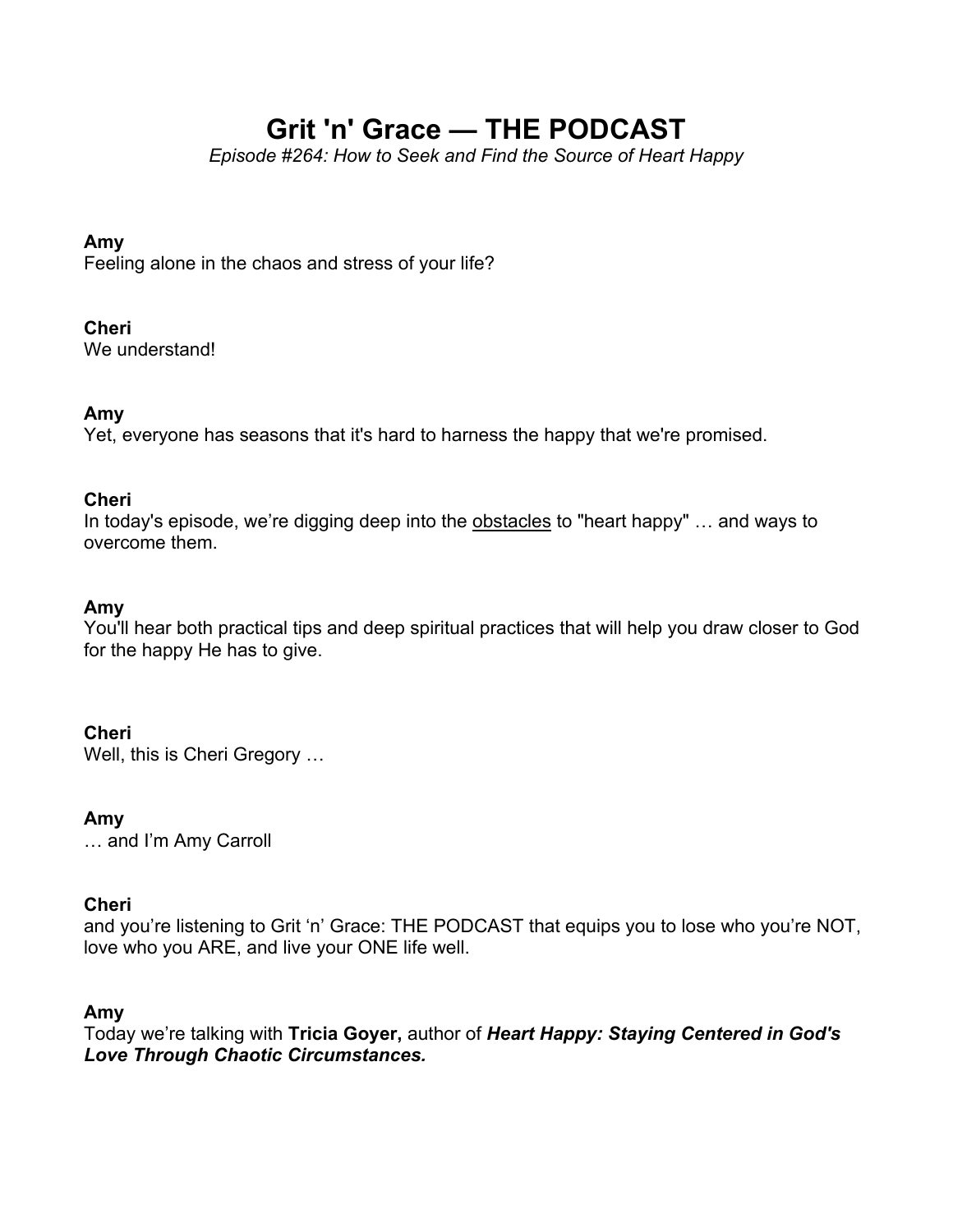TRICIA GOYER is a USA Today bestselling author of seventy-five books and more than 500 articles. She is a two-time Carol Award winner, as well as a Christy and ECPA Award finalist. She won the Retailer's Best Award in 2015 and has received starred reviews from publications such as Romantic Times and Publishers Weekly; she also is a member of the blogging team at TheBetterMom.com and other homeschooling and Christian sites. In addition to her roles as wife, mom, and author, Tricia volunteers in her community and mentors teen moms. She is the founder of Hope Pregnancy Ministries in Northwestern Montana, and currently leads a Teen MOPS group in Little Rock, Arkansas. Learn more about Tricia at triciagoyer.com.

**Cheri** What Does It Take to Find—and Keep— a Happy Heart?

**Amy** Today's fast-paced world has plenty of chaos to offer all of us …

## **Cheri**

*Work stress.*

## **Amy**

Financial fallout.

## **Cheri**

*Family problems.*

## **Amy**

Caring for kids.

## **Cheri**

*COVID.*

## **Amy**

… and it shows no signs of slowing down.

## **Cheri**

Under circumstances like these, it's easy to misplace our joy and peace—but we don't have to.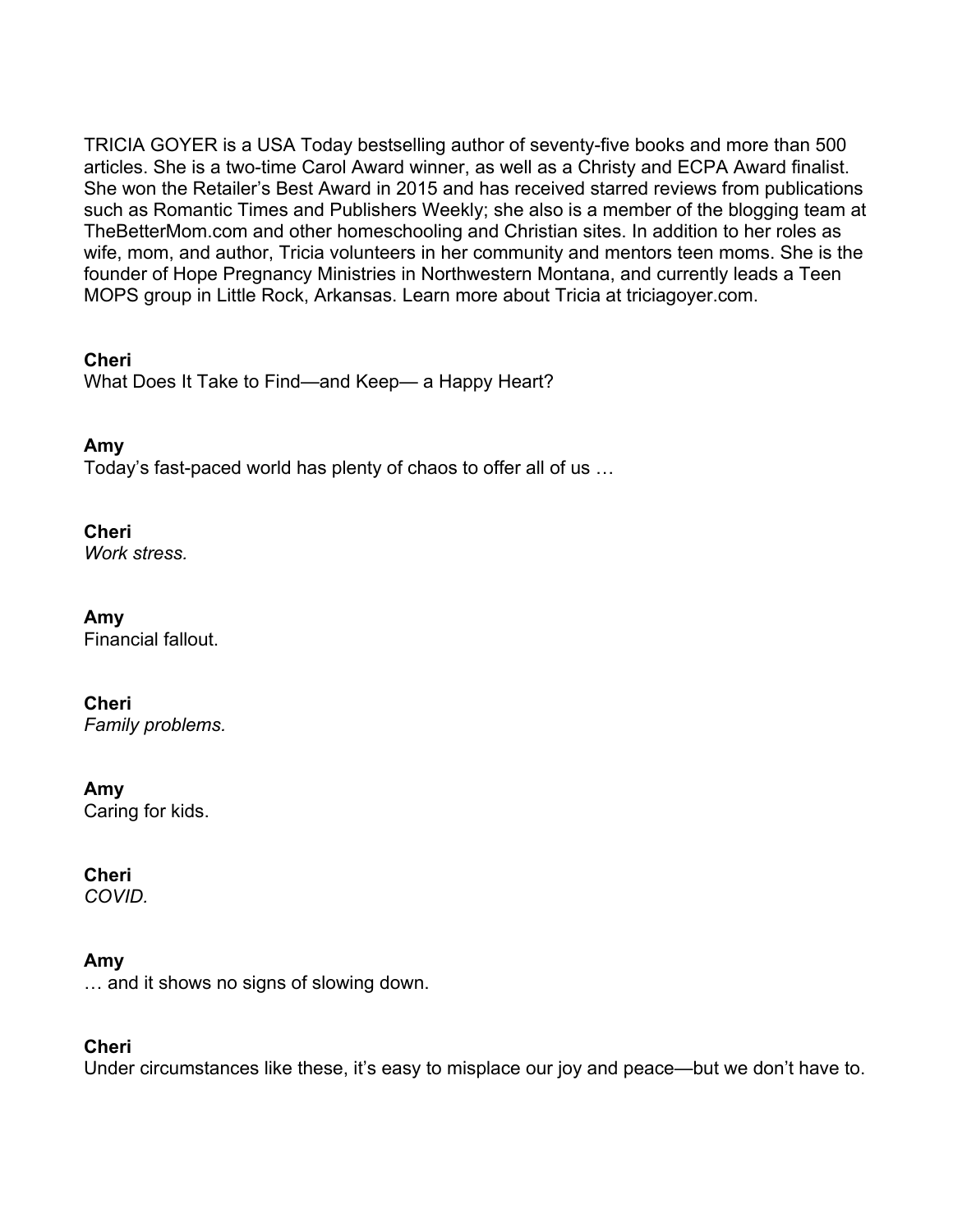### **Amy**

Author Tricia Goyer understands what it's like to be pulled in a dozen different directions with the longing and intention to do all things well.

#### **Cheri**

A busy homeschooling mom of ten children—several of whom are still in the house—caregiver to her nonagenarian grandmother, speaker, and blogger, she also knows what it feels like to fall short.

#### **Amy**

But through her years of trial and error, she's found uncomplicated but effective practices for nourishing the soul—and that is of utmost importance, because everything stems from the heart.

#### **Cheri**

*Heart Happy: Staying Centered in God's Love through Chaotic Circumstances* will inspire you to stay tethered to the Lover of your soul.

#### **Amy**

By taking time to make your heart happy in the Lord, you'll grow closer to the Heavenly Father, fostering true transformation from the inside out.

#### **Cheri**

Peace and joy can be yours—no matter what life dishes up.

#### **Amy**

So Cheri, Tricia had so many valuable things that she shared with us. Tell us how you processed. What are you losing who you're not?

#### **Cheri**

Okay, so my lose who you're not statement is 'You're not alone in the chaos of your life.' And one of the things I so appreciated Tricia sharing with us is that she got to a point – because I've admired her from a distance, you know, all the things she does, we don't even have, we wouldn't have time in a single episode just to list this woman's accomplishments and the way she's made a difference in the world. And so it's so easy for me to make assumptions like, oh, she's made out of different stuff, or she's naturally good at this. So when she said she got to a point in her journey, where she literally said to God, "How could you do this to me? It's supposed to be easier." I was like, Oh, my goodness. I love her so much for that honesty.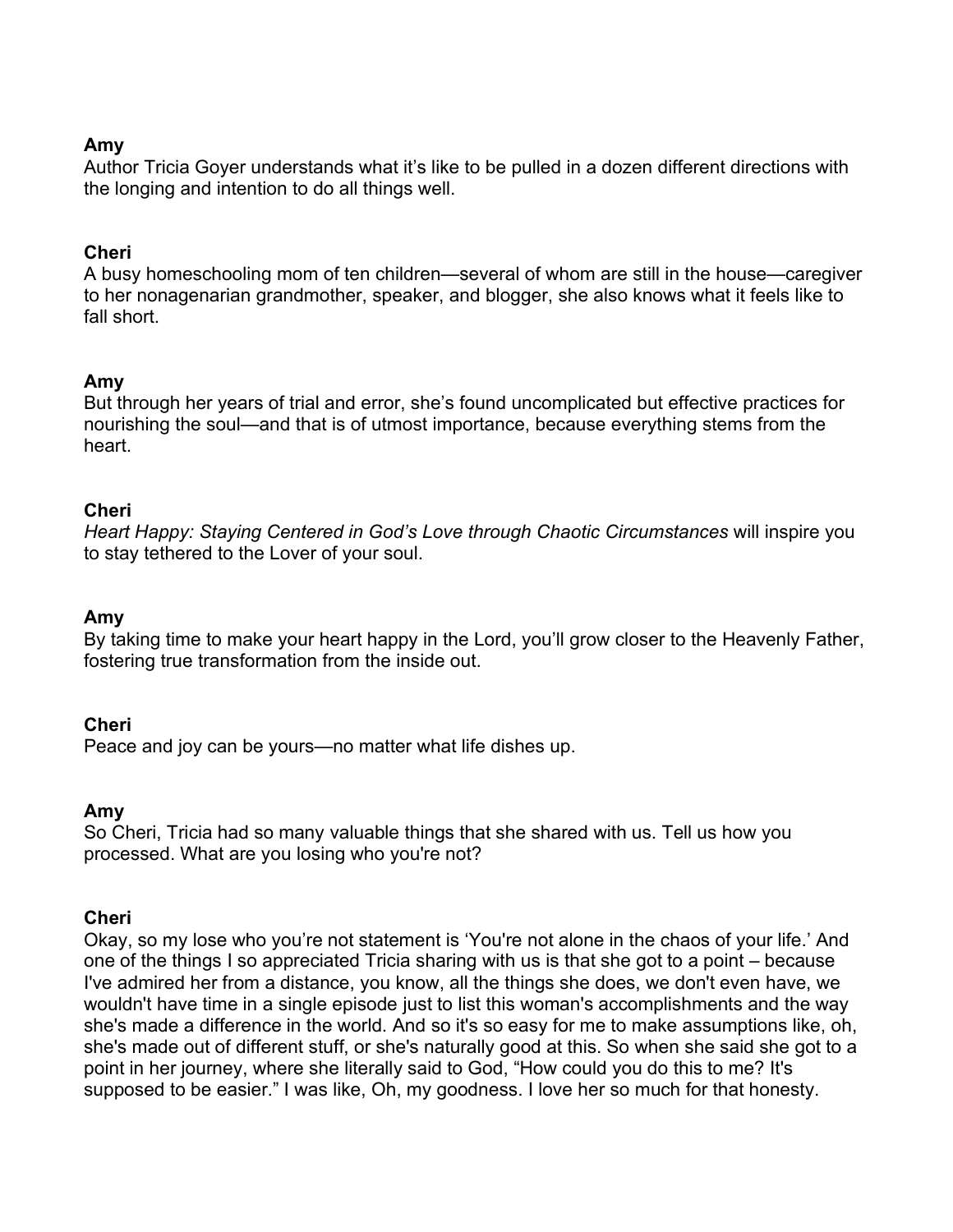And she said "Hard happiness came from during one of the lowest seasons in my life when all I had was Jesus. I couldn't just keep putting a smile on my face and going out and serving people because I had nothing left to give." And that line, all I had was Jesus, just really resonated with me. I – and our friends who are have been listening for a while know that for those of us who are recovering perfectionist and reforming people pleasers, we can spend so much of our energy trying to prove ourselves and feeling like it's all up to me. And, you know, during the most panicky part of the pandemic for me early on – I won't go into all the reasons why it was panicky – there was a day that the phone rang and I had a decision to make.

Is it okay if I wrote this up as a devotional? Is it okay if I actually read it to you? Because I kind of like the way I wrote it to read. Okay, so this is going to be devotional reading time with Cheri. So here's here's how I I ultimately wrote it:

I reached to answer the phone but then caller ID flashes on the screen. My hand hovers as two competing needs play tug of war within me. One is the need to remain loyal to conform to habit to simply pick up the phone and say, hey there, how are you? The other is a newer need one that's been growing at a surprising pace. The need to quit faking fine. The phone rings again, and I teeter between duty and desire. I know the person calling loves me. I also know that our conversation will follow one of two scripts: in the first one they ask "How are you?" I will muster up my best acting skills and put on a convincing performance. They will be thrilled to hear I'm doing so well. They will praise God that their prayers for me are being answered. They will affirm me for doing all the right things, reading my Bible, praying, keeping a gratitude journal, serving others.

In the second script when they ask "How are you?" I will tell the truth. I'm doing all the right things. I'm reading my Bible, praying, keeping a gratitude journal, serving others. And I am exhausted, depleted, discouraged, and possibly depressed. After a brief pause during which it will be definitely obvious that they will not be praising God that their prayers are being answered, they will muster up a pick me up speech meant to fix me. I will do my best to listen while simultaneously choking back tears. I will know they want to help. But I will feel an undercurrent of blame for not trying hard enough to hold myself together. And I will feel dismissed as if their need for positivity is a higher priority than my current reality.

And then skipping down to a later point in the devotional – although I crave human understanding, I know I cannot expect from humans what only God can provide. So instead, I follow David's lead in the Psalms, and I call out to the one who can handle my sorrow. Letting the phone call go to voicemail, I sit down in my prayer chair with my Bible and prayer journal. There I pour out my heart and my tears to God with no restraint. I'll return the call when I'm not a ticking time bomb of reactivity, ready to detonate on an unsuspecting friend or family member.

First I need to be real and raw with God alone. It's okay to feel a deep sense of loss with God. It's such a relief to know he sees us where we actually are, not where others wish us to be, expect us to be, need us to be. God can handle every single bit of our humanity with him. There's no dismissiveness, no reprimand, no roundabout hinting about how you shouldn't be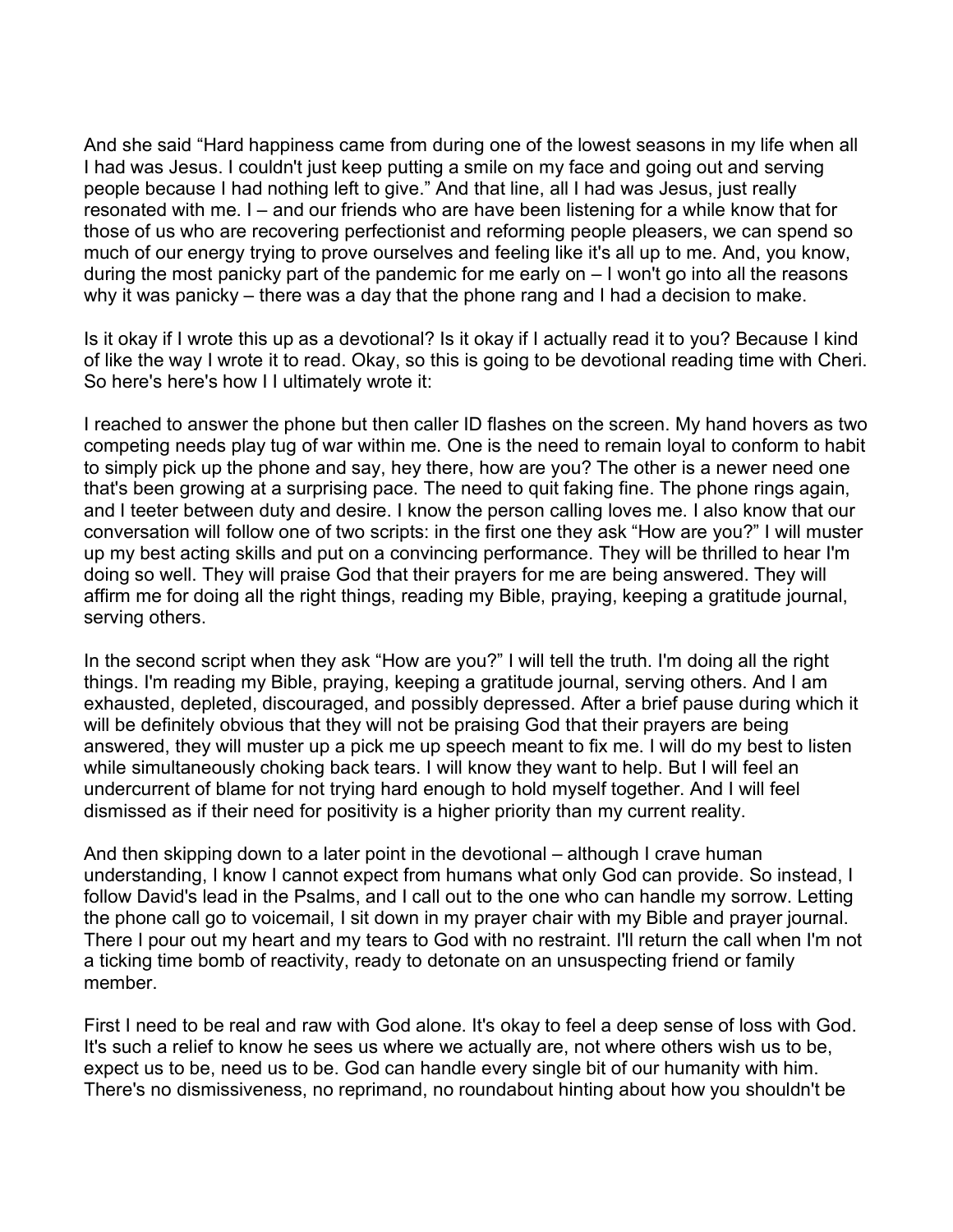feeling. No cliche. 'Pain is inevitable, misery is optional.' With God you never ever need to fake fine. You are seen by God. You are known by God. You were loved by God right where you are right now.

And so that is where this my lose who you're not statement comes from. 'You are not alone in the chaos of your life.' And I love Tricia's statement that this book came out from a time when all she had was Jesus. And that's enough, more than enough.

How about you? What's your lose who you're not?

## **Amy**

Well, and mine really dovetails with yours. But I just think that – especially in the social media world that we live in – we are so tempted to believe that that other person that we admire, like Tricia, that she couldn't possibly be experiencing what we're experiencing, but this is the human condition. And so we are not alone in chaotic circumstances. And then really, you expressed a lot of what I wanted to say too, which is 'You are not the source of heart happy.'

#### **Cheri**

Oh, so good.

## **Amy**

And, you know, here's the hard thing. And Cheri, you and I have been processing this on a personal level quite a bit. But because I am wired kind of naturally positive, kind of naturally cheerful and positive, I have realized that I took that to a very unhealthy place of feeling that I was responsible for not only my happiness, but other people's happiness, for bringing – I've talked about bringing my cheerful to God, that I couldn't bring anything less than that happiness, that cheerfulness that positivity to God.

So, so not scriptural. But, you know, because I kind of had that natural wiring at my overdeveloped sense of responsibility paired with that natural wiring made me feel that I was responsible for that heart happy. And one of the things that I have realized recently, and I think I talked about this on another episode that I bitterly said to you one day "Well, so there goes the myth of the happy family," you know, which, listen, I have a family and we just love each other so much. But that was the place that that kept me.

You asked me the question, "What did you sacrifice on that altar?" And I was like, wow, go away. And then reflecting on that, and reflecting on what Tricia has said, I would say I sacrificed healing on that altar. Because when I had to maintain heart happy for myself and my family, what that meant with was a lot of things went on dealt with.

So here's an example. I was just processing the other day that one of my sons was very unhappy after a birthday party when he was in middle school. And instead of leaning in, and asking questions about what had happened, because I think I would not have liked the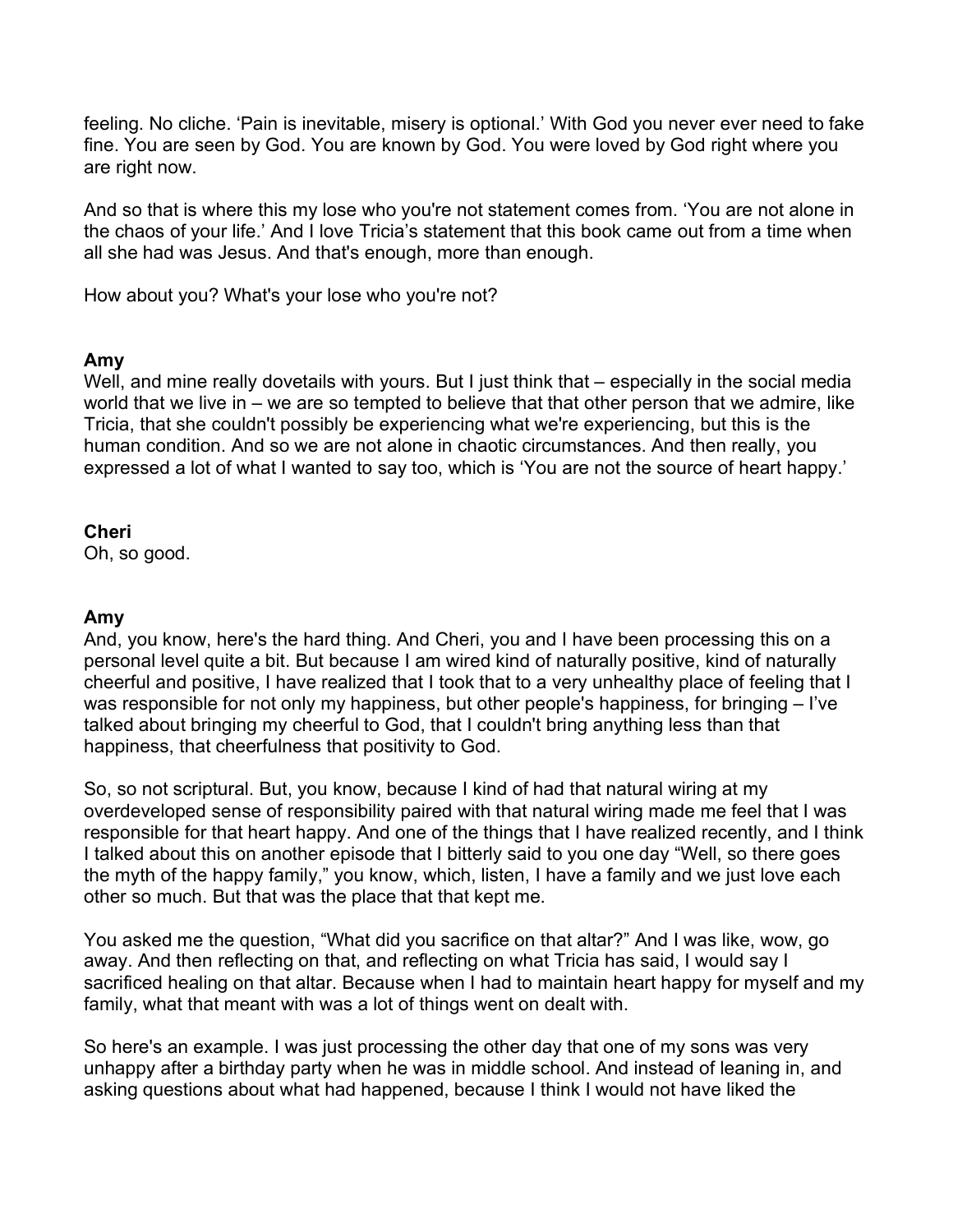answers to the questions, I didn't. And I believe that the Lord brought that to mind. That was a long time ago. But why didn't I ask the questions? Because then I would have had to have dealt with the answers. And I think the answers were not gonna be happy answers.

Okay. So that's a small example. But it's just a microcosm, a great example of the way I think I had, I actually prevented God's healing, into flowing into some situations by trying to create and maintain what actually was a facade of a happy heart that is heavy and deep. And that feels like a real confession to make, but I hope it helps somebody else, you know, that is in that place, and maybe earlier on than I have.

Listen, I believe that God is the Redeemer and He is redeeming a lot of that now. But I love what Tricia she said, she said, If we ever come to the place where we're happy, and we don't need God, we would be missing out on so much. So but what if we're in a place that we're unhappy, but we're pretending to have to be happy? Then what do we miss out on? Yeah, I mean, these are some deep, deep things. And when we take ourselves out of being the source of heart happy, when God becomes our source, then healing can flow into the truly legitimately unhappy places, the places that we cannot fix.

#### **Cheri**

Okay, so I'm just going to pause and let that land because that whole idea of, I mean, because what you just told the story of, and it may have been a small illustration, but it was a huge one, it was a huge one. It's a very relatable one. When I call that as I'm seeing that in my life as passivity, like, I'm going to passively not engage in something that could open another Pandora's box. But what if – and why don't I want to open it? Because I can't handle it. But what if that's okay, what if me not being able to handle it is alright?

And you know, I've been thinking about you in terms of this, you know, heart happy in your statement here, you're not the source of heart happy? Well, your belief, all of your life of having to bring cheerful to God is basically saying you were trying to bring God to God, if He's our source of happiness.

## **Amy**

Now, my mind just broke.

## **Cheri**

But isn't it circular, it's circular, and we ended up in this – we end up stuck because we're a sealed system. And we fail to ask the questions means we're not breaking out of that, that unhealthy bubble, but when it breaks open, it means that that's when God can come in and do the healing. So we're so busy avoiding the pain, or the problems that seem uncharitable or unhappy, whereas that's the actual solution. So good, so good.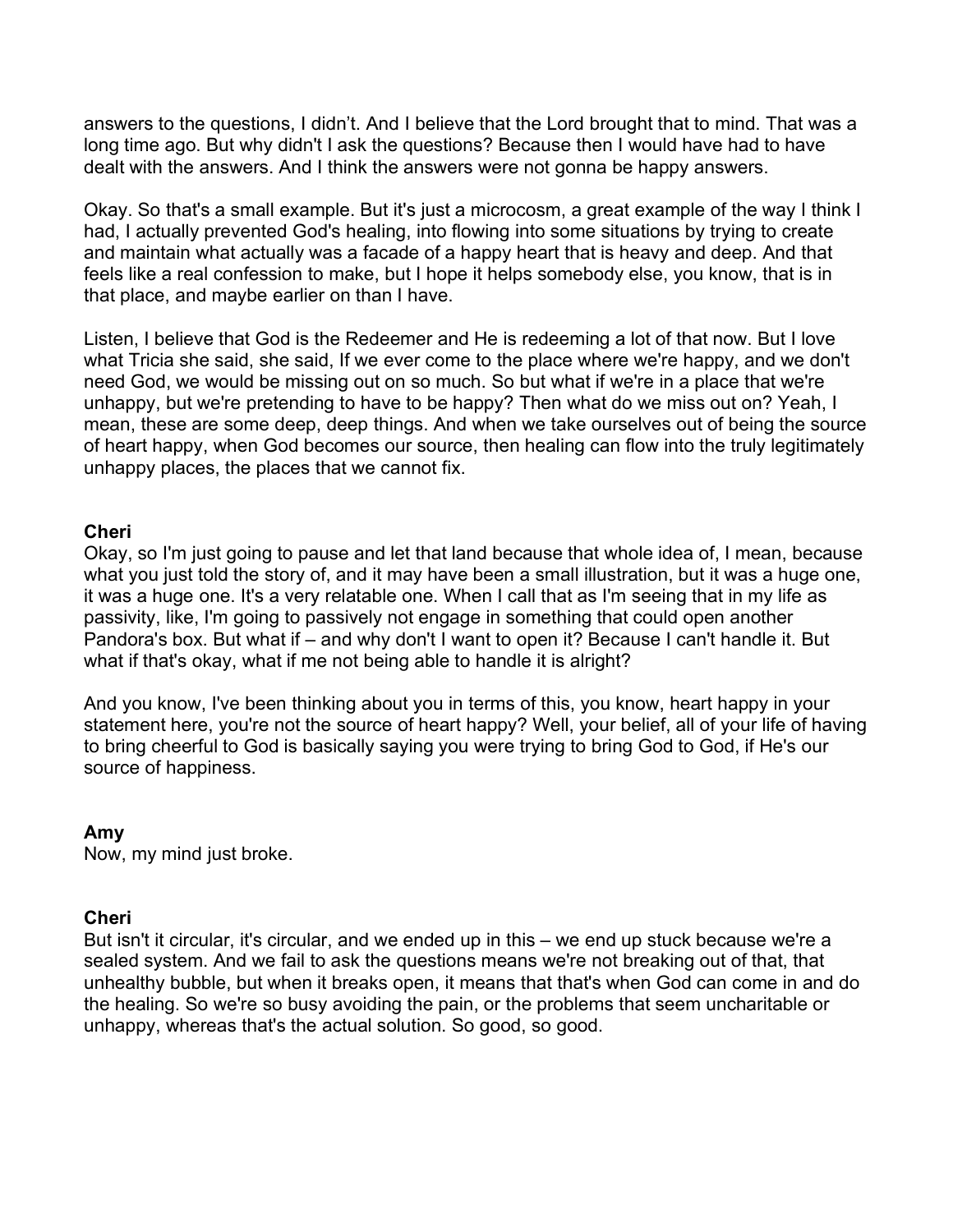## **Amy**

It really goes to do we trust God or not?

### **Cheri**

Bleah. Bleah. (Laughs)

#### **Amy**

Yeah. Ouch.

## **Cheri**

Okay, go away, Amy Carroll, go away. You go away now.

#### *<Both laugh>*

#### **Cheri**

Alright, so moving on to love who you are. And I kind of feel like we've transitioned to that, because that is how we can love who we are. We are someone who needs God. And we are learning to trust God. And so my statement of love who you are is 'You are in the presence of the one who loves and adores you most every minute of every day.' And I know that's really long, and it's probably not most memorable. And I tried to condense it to make it pithy, and I was like, no, I need it to be bigger and longer. 'You are in the presence of the one who loves and adores you most every minute of every day.'

And so I actually, I ended up with a little bit of a list here of how to do this. And I pulled it from different parts of our conversation with Tricia. And so the first thing that I saw was 'Let God minister to me.' Like if this is true, then one of the ways I can love who I am one, of the ways you can love who you are, is to let God minister. And there are so many ways He wants to do this, He is willing to do this, He's ready to do it, He's already doing it. It really does come down to that let part and to take the time and the pause, to receive God ministering.

And then the second thing – and I love, this is such a beautiful juxtaposition, and so good for the two of us. And for our friends who are listening. 'Focus on all that He has done, rather than what I haven't done.' That's a great reframe, because I don't know about you, but at 2:37 in the morning, the list that's going through my mind is 'didn't do this didn't do this didn't do this didn't do this.' Whereas if we can switch that focus to all that God has done, is doing, and we know we can count on him to continue to do it, it at least balances it out somewhere else saying that the two dues don't ever have to get done. I'm not trying to be Pollyanna. But it reminds us oh, yes, I'm not alone in all of this.

And then the third thing that I picked up that she said was 'Care for my soul.' And that seemed a little nebulous, but I love how she talked about that she's picked up water coloring. Now let's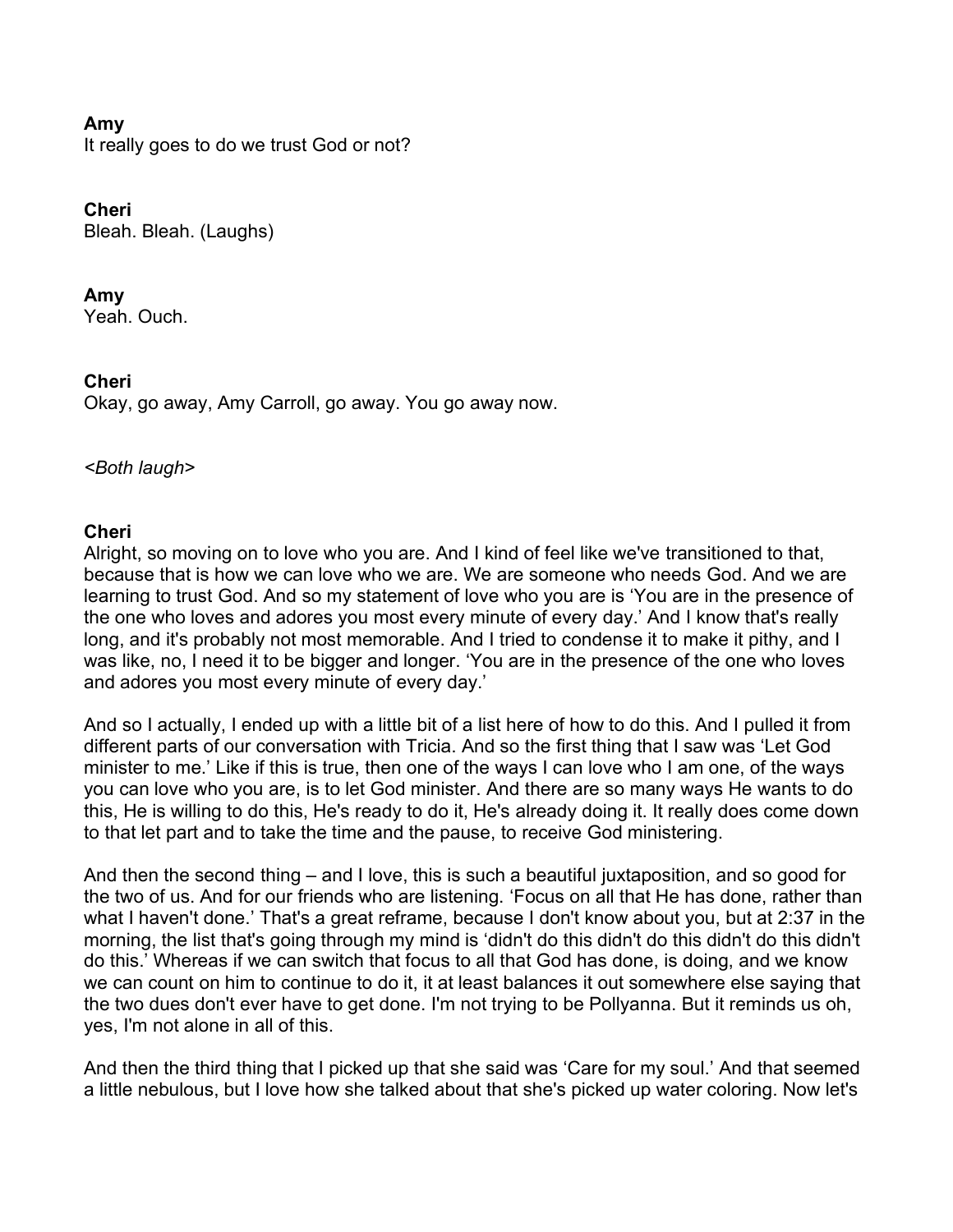just be clear, watercolor is not something most of us should just try to pick up. I mean, my daughter is an artist and I watched her when she was taking her watercolor class. If you do not have patience, do not try to pick up watercolor. Oh, it relies on allowing things to dry and layering. And I remember she used to bring out the blow dryer to try to speed up the process. It was – it did not set – let's put it this way. Watercolor did not appear to be caring for a a soul that has our temperament or her personality.

Pick something, experiment with something, explore something. It sounded like something with a creative aspect to it. You know, it's important I think for many of us when we get into that frenzied, busy place, creativity and fun are some of the first things to go and so finding ways to care for our souls.

And then I know you really jumped – we both jumped on, but you especially jumped – on this whole idea. Number four, take small immediate action. And I loved especially for somebody who's prone to overthinking – that's me – and ruminating. And then the moment has passed. And then I'm like, 'Oh, well, how can I…' I make too much of things, and then they don't actually get done. And so I love how she said, if somebody texts them, instead of saying, 'I'll pray for you,' text them the prayer, and instead of thinking of something to do, just do it. So text a prayer or take a meal.

So those felt like really practical ways to love who you are, to recognize that 'You are in the presence of the one who loves and adores you most every minute of every day.'

#### **Amy**

I loved that last one so much. And I actually put that into action. I think like within days of talking to Tricia that I had a friend that was having some unscheduled surgery, so it was set in, and I didn't have time to cook and I'm not a great cook anyway. But she's vegetarian and I stopped by this little store that's – or a little restaurant that's near us and just picked something up and took it to her and said, "I'm on my way to your house." Like I just, I didn't hesitate. I didn't try to overthink it. I just went and picked it up and took it. And it was great. I was like, oh, yeah, so I've been doing the overthinking too.

Mine is 'You are the recipient of Jesus's empathy.' Now, listen, I know I'm a broken record, like I – but here's the thing is repetition. God is using repetition to do a deep work in me. And we've talked about Christie Gautier, and her saying to me, "Jesus empathizes with you." over and over again in a call and it just broke me wide open. And Tricia said something very similar to that. She said "Jesus is there." And he cares about our emotions, and He's also weeping with us because He's heartbroken. And then she says, "It's okay to sit with God and let him sit with you in those moments and really let him minister to you in that way that only God can."

And you know, I just think in those moments, even of great pain, or even in regret – you and I've been talking about regrets – these moments are moments of chaotic circumstances, that when we will pause, and we will absorb Jesus's empathy for us. He's our high priest who empathizes with us. I mean, it this is scriptural, this is not woowoo, out there, made up stuff.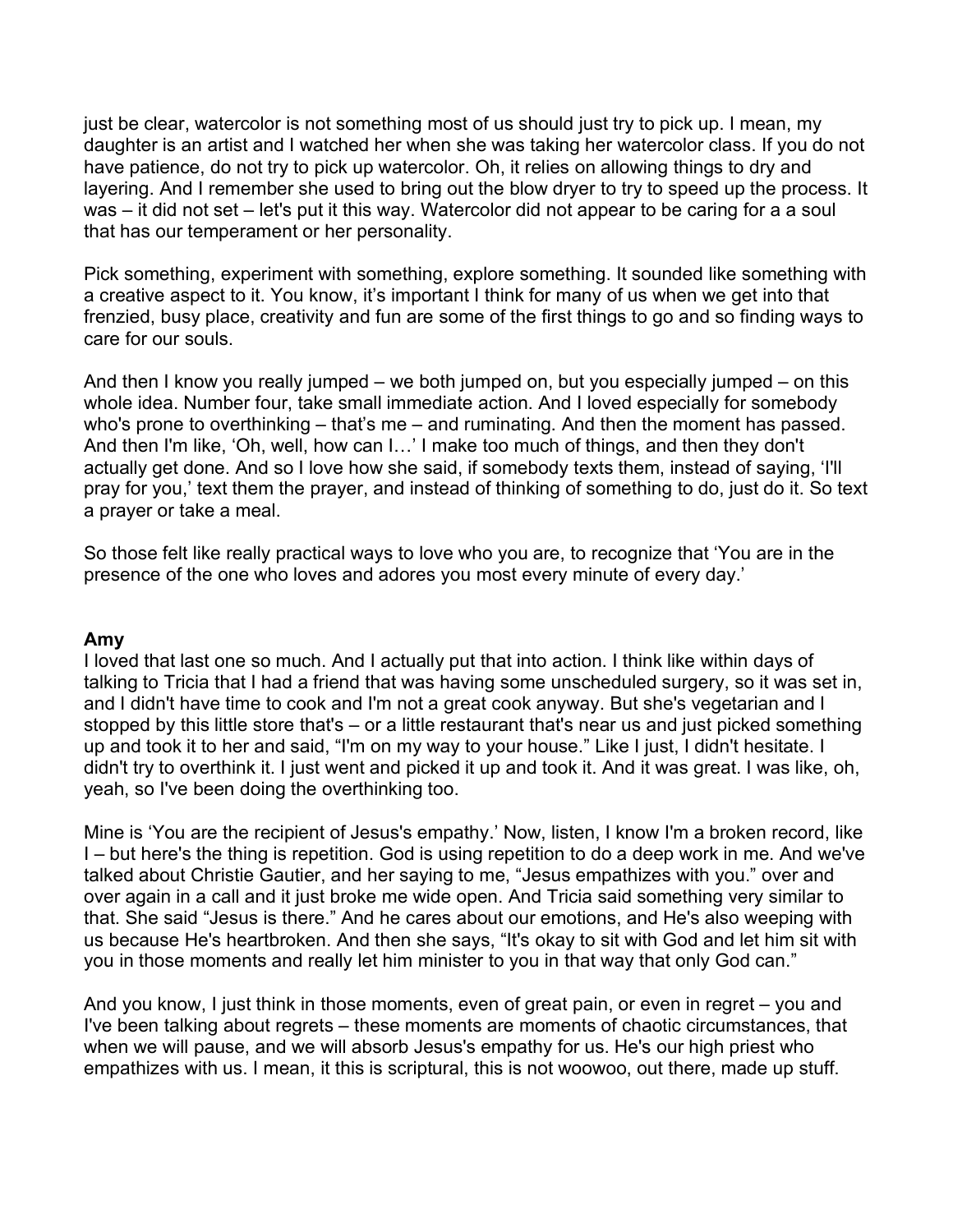Jesus empathizes with us, when we will pause and sit and absorb that and think that thought. Jesus empathizes with me.

It really does bring happiness into that, you know, we talked a long time ago with Jennifer Dukes Lee about the difference between joy and happiness, and really there's not a difference is what she told us. And we know that even in the Scripture we'll talk about in a minute, "Blessed is He," 'Blessed' means happy is He, and so this brings joy into our situations. Because we are never, never ever alone in what we are feeling. Jesus has been there and He empathizes with us.

So I had this realization recently. I have been studying the stories of Mary and Martha, with Jesus in Scripture for decades, literally over 20 years.

#### **Cheri**

At a recent retreat, you told them you were going to go through it again, but with new insights.

#### **Amy**

Yes. Yes. So here was one of the new insights.

#### **Cheri**

Oh, do tell.

#### **Amy**

So this was after Lazarus died. Jesus says, you know, I am – He tells the disciples, I'm waiting. And it's going to be for God's glory. So we can say, wow, there are a lot of things. He let him die so he could resurrect, and that was for God's glory, but I saw this new thing. So there's this little phrase in there that says the people come from Jerusalem to be with Mary and Martha, that's a new version, but something like that. And I thought, why is that sentence in there? And I was sitting there just asking the Lord like, why is that sentence in there? And all of a sudden, I was like, shiva.

Now shiva is the Jewish practice of mourning. It varies now depending on what kind of synagogue you're part of, but I think that the original was seven days, seven to nine days, something like that. And I was like, wait, Jesus came to sit Shiva with Mary and Martha. And then I was like, well did shiva even exist in that time? So I called a Jewish friend. And I was like, Dave, so talk to me about shiva, like, when did it originate? He said, well, the first time in the Old Testament that it occurs, probably – Job is one of the oldest books in the Bible and Job's friends came to sit shiva with him.

And then he said, and the next one that's really mentioned is Joseph, and his brothers and sitting Shiva together after their father's death. So this is a very, very ancient practice. And listen, Jewish people have this right. And Christianity has really lost something, I believe,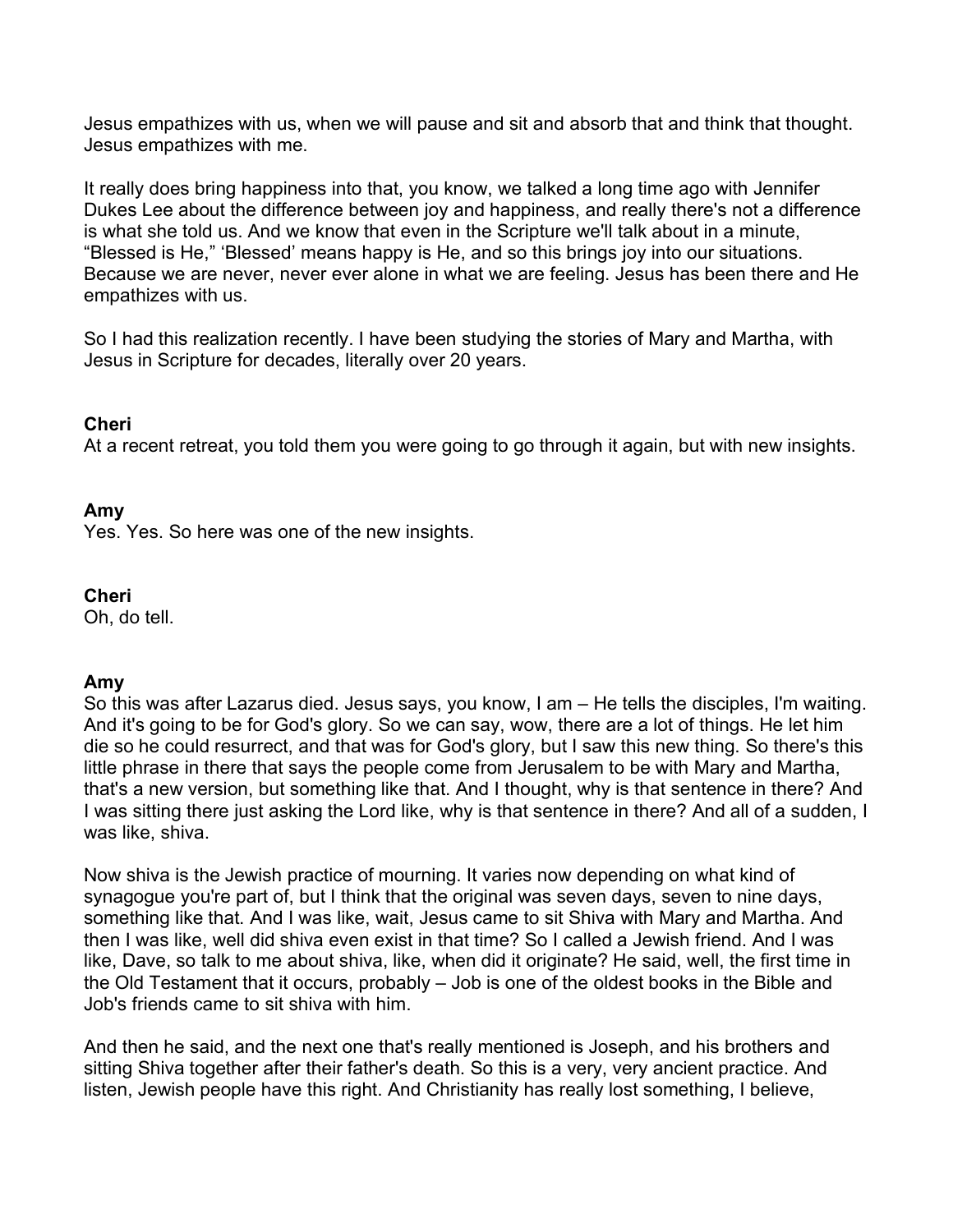because it is a communal sitting, literally sitting, and he said, they sit on hard things, to mourn over people during this time.

So I believe that part of the glory that Jesus brought God in this situation is the came to mourn with his friends. And there's something so powerful with that, that the next time – friends that are listening – that you are in a place of mourning, I want you to picture Jesus empathizing with you, and sitting shiva with you. When you are sitting in complete sadness and misery, over a situation in your life or a loss, Jesus is there with you, He came to sit shiva with his friends, Mary and Martha, after the death of their brother, and He did that first even before the resurrection. That piece of it brought God glory and it still will bring glory to God in our lives today.

## **Cheri**

Okay, that's mind blowing.

## **Amy**

Isn't that amazing?

## **Cheri**

Like, that flies so in the face of "but we don't mourn the way the world mourns."

## **Amy**

Unhealthy! Yes.

## **Cheri**

Like, I mean, somehow – and I'm not saying anybody ever told me, I will say, but yeah, somehow I got the idea that we had to be happy clappy, even when bad things happen, because that way we don't look like the world. And you're actually saying it's so much deeper. To say we don't mourn in surface ways, but we mourn in the presence of God.

## **Amy**

God is community. It is so rich and deep and where our Christian community could really benefit from learning from the Jewish community in this.

## **Cheri**

Yeah, absolutely.

Alright, well, let's talk about practical ways to live your one life well. And so for me and my questions, here are the here are five questions that I'm asking myself. Number one: how am I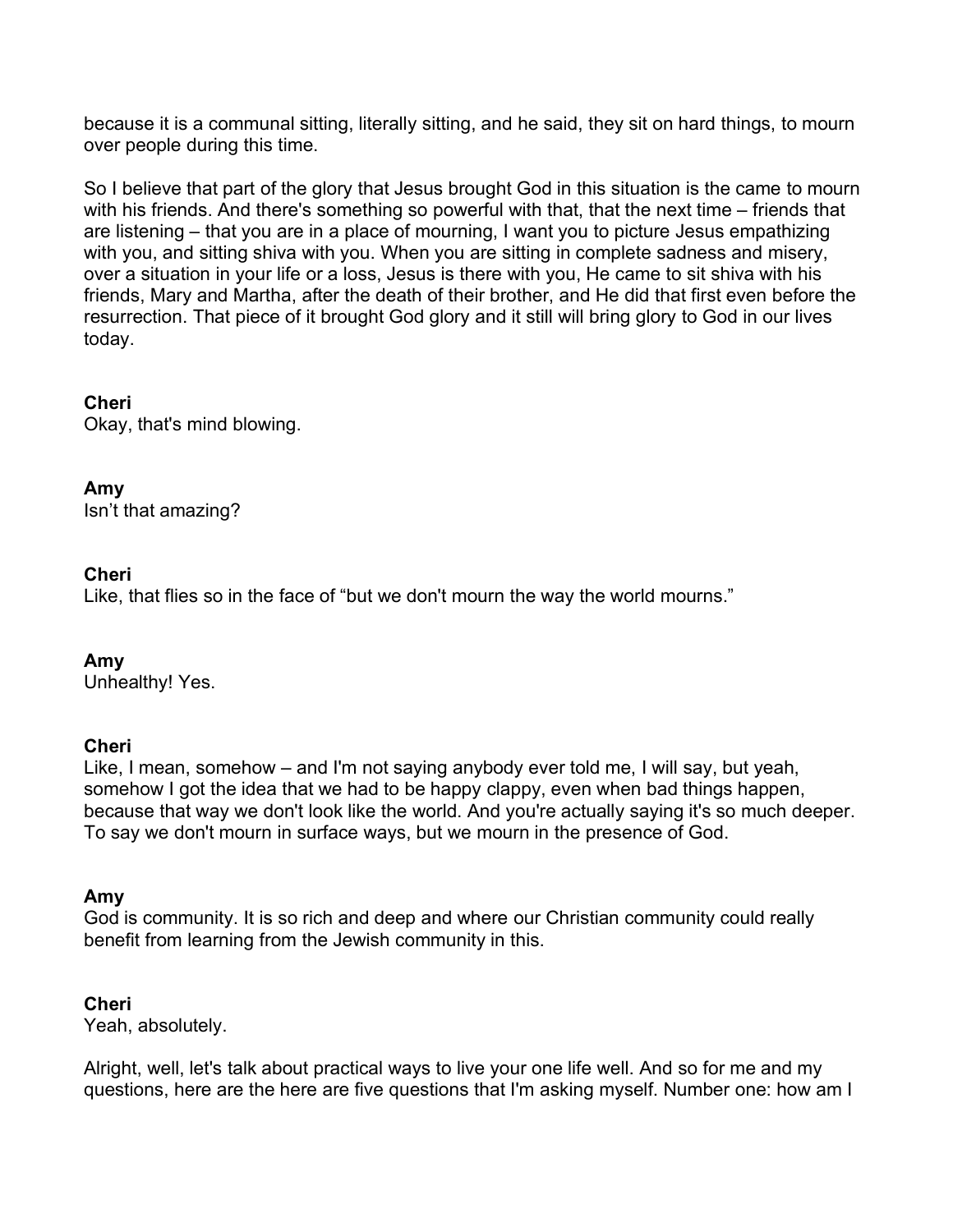protecting my heart happy time in my just Jesus and me bubble? And I love how Tricia really talked about that bubble time as being so key to being able to be heart happy, is to not just take that time not to just make that time but then to protect that as something that is life giving, that we can't live without it. We certainly can't live heart happy without that. Just Jesus and me bubble time.

Number two, how can I be intentional about letting God minister to me? And how can I fully receive his emotional and support? How can I fully receive his emotional support and love? And as you said, His empathy? And you know, I said, how can I – I'm going to go ahead and say that it for me, it requires intentionality. It requires me to stop, slow down, pause and really focus on it. It's not something I can do on the fly at this point.

Number three, how can I remind myself to switch my focus from what I haven't done to all that God has done? To do that reframe.

Number four, what is one way I can care for my soul?

And number five, who is someone I can send a text message to or take a meal to?

So, action Amy.

#### **Amy**

Well, my action this week is a little mystical, actually. So you know I just got back from France.

#### **Cheri**

Yes.

#### **Amy**

Little squeak for France here. Amazing. And the trip was incredibly amazing. And one of the amazing things to watch was how God used the women on the trip to minister to each other. So there was a woman on the trip who was in immense pain over some terrible circumstances in her life. And on the way back to Paris – like God had done a lot during the course of the trip – but one of the women in our trip, shout out to Laurel, sat beside her and introduced her to an Immanuel prayer. And I had actually heard of this through a counselor, but I have never, never seen it practiced. And so for those of you that want to go into great detail, Google it, Immanuel prayer, because there's much more detail out on the internet.

But here's the here's the foundation of it: so Immanuel, of course, means God with us. And one of the things that you said, is that, that God loves us so much each and every minute. So if we think about God with us being Immanuel, in each and every moment of our life, He has actually been there for each and every thing. So if you are in a place today that you are finding it very hard to find heart happy, I suggest trying this Immanuel prayer. And in a nutshell, all it is, is thinking of a memory. Maybe one that's very painful, and imagining Jesus there. And what is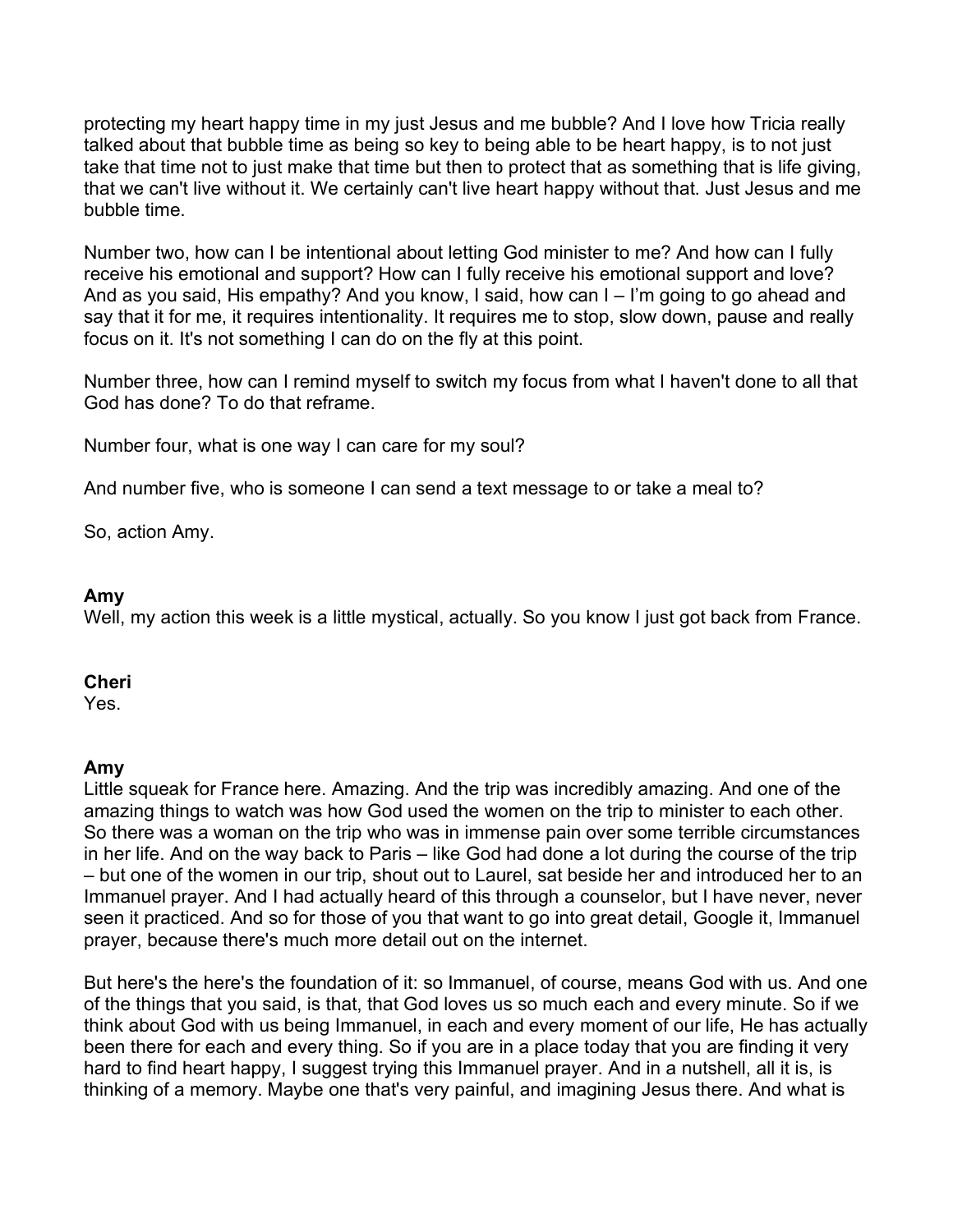Jesus doing? And what is Jesus saying? And asking Jesus, 'Where were You in the situation? Help me see You here. What were You doing in this situation? What do You want to say to me about the situation?

And this brought such powerful breakthrough to this woman in pain that I realized, this is not a fantasy to believe that Jesus is there in every situation, He is Immanuel, He is there. And so if we approach Him and say, "Where were You here?" I think it's a place that we can bring great healing into our situation. But here's the beautiful thing. When I Googled it, tried to find some more information for you all, someone said this: the primary goal in an Immanuel prayer is to connect with God and enjoy being with Him. This intimate connection with God often leads to healing counsel and deliverance. But there's secondary benefits to being with God in His presence. So anything that flows out of that connection with God is a secondary benefit. It's the being with God that will bring us to heart happy.

## **Cheri**

Oh, that's so incredibly powerful. And thank you, I'd never even heard of it. So I'm looking forward to –

## **Amy**

I hadn't either.

## **Cheri**

It sounds it sounds like it would be a great working great partnership with Lectio Divina, which you know, it's a contemplative practice.

## **Amy**

Yes, yes.

## **Cheri**

Alright. Well, the scripture that Tricia gave us, Psalm 1:1-2 says, "Blessed is the one who does not walk in step with the wicked or stand in the way that sinners take, or sit in the company of mockers, but whose delight is in the law of the Lord and who meditates on His love day and night."

## **Amy**

You know, being heart happy, in the end really is a matter of where we're focusing. And I think that the scripture says it so well. And you've said so many enlightening things along that line in this episode too, Cheri, but where is our focus? Is it on all that we have not done? Or is it on what God has done and is doing?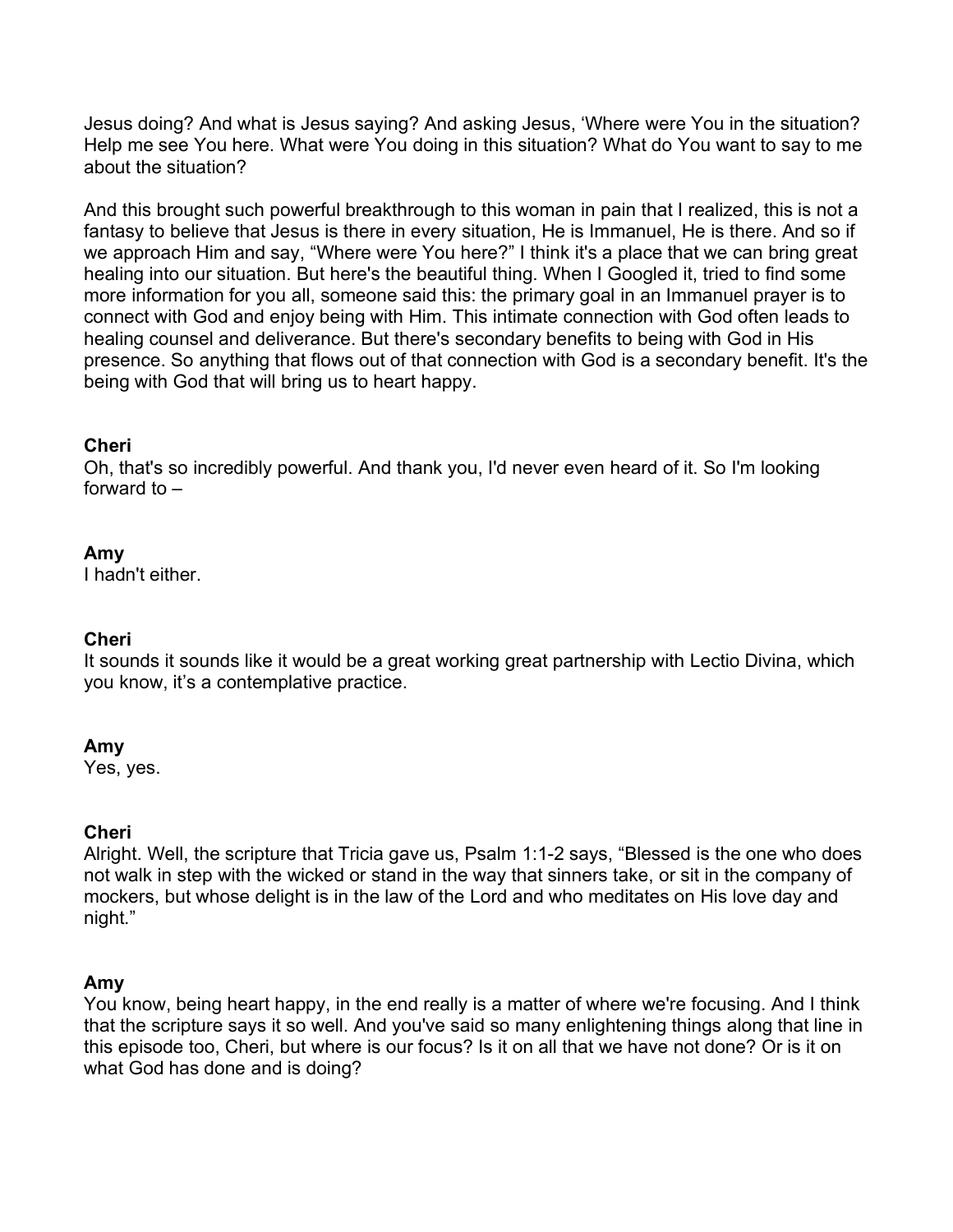## **Cheri**

Absolutely.

## **Amy**

And, you know, the grit in that is I sometimes literally had to drag my thoughts there. (Laughs) I would just say, I tend to be a ruminator, you know, someone who just goes over and over my failures along the way, and I have to drag my thoughts out of that pit and ask God to empower me, ultimately, the power to do that even comes from Him. But there's grit in that, that I have to, as you said, be intentional. And decide I am not letting my thoughts stay there, I'm going to focus them on the Lord.

## **Cheri**

And, you know, I think the grace is Immanuel, the grace is that God is with us. And that the goal of anything that we do the external productive goal, the results goal is secondary, and that the primary goal is knowing Him, spending time with Him. That intimate connection with God. That is pure grace. And almost feels too good to be true. Unless you've lived as much life as we have and figured out that all the other things don't work. (Laughs) All the striving and attempting and trying. And again, I love, love, love what Tricia said, that when it came down to it, she got to a place where all she had was Jesus. And that is – when we come to the end of ourselves and we find that Jesus is there, that is pure grace.

## **Cheri**

Friends, we so appreciate you tuning in each and every week.

## **Amy**

And we're especially grateful to **Tricia Goyer** and her publisher **Salem Books** for making this week's episode of Grit 'n' Grace possible!

## **Cheri**

Check out this episode's webpage at https://GritNGraceThePodcast.com/Episode264/

There you'll find this week's *transcript*; a link to Tricia's new book, *Heart Happy: Staying Centered in God's Love Through Chaotic Circumstances*; and a link to Tricia's website, which is full of fantastic resources.

## **Amy**

Be sure to join us next week when we'll be talking with Rick Johnson, author of *When Grandparents Become Parents: How to Succeed at Raising Your Children's Children.*